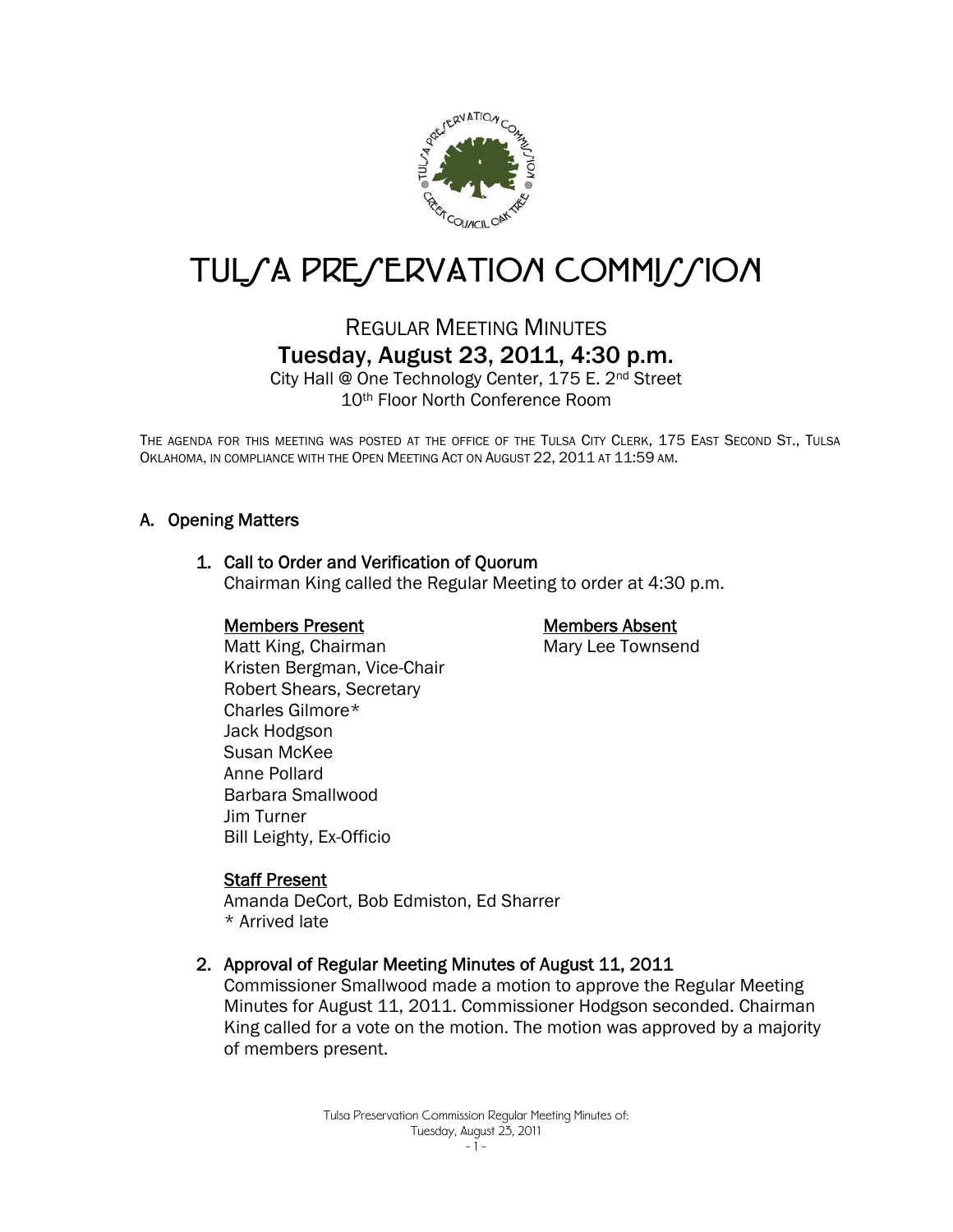In Favor

- 1. Bergman
- 2. Hodgson
- 3. McKee
- 4. Pollard
- 5. Smallwood

## 3. Disclosure of Conflicts of Interest

Opposed None

No one reported a conflict of interest with the proposals on the agenda.

Abstaining 1. King 2. Shears 3. Turner

## B. Actionable Items

## 1. COA-11-038 /  $1128 E. 19<sup>th</sup> Street (North Maple Ridge)$

**Opposed** None

Applicant: Stephen E. Brown *COA Subcommittee Review Date: August 16, 2011*  Request: Construct two new dormers, one each on the east and west elevations, according to plans submitted.

Mr. Sharrer presented the Certificate of Appropriateness application to the Commission and read the applicable guidelines for this district. David Short, architect with KSQ Architects, was present to answer questions.

Commissioner Turner gave the COA Subcommittee report. Due to a split vote, the COA Subcommittee made no recommendation on the application. Commissioner Gilmore made a motion to approve the application with no conditions. Commissioner Hodgson seconded the motion. Chairman King asked for a vote on the motion.

## Vote: 1128 E. 19th Street

In Favor 1. Bergman 2. Gilmore 3. Hodgson 4. King 5. McKee

- 6. Pollard
- 7. Shears
- 8. Smallwood
- 9. Turner

The motion was **Approved Unanimously** by members present and voting. North Maple Ridge Guidelines cited: B1.0.1–B1.0.3, B1.2.1, B1.2.2, B1.3.1

Not Present

1. Gilmore

Abstaining None

Not Present None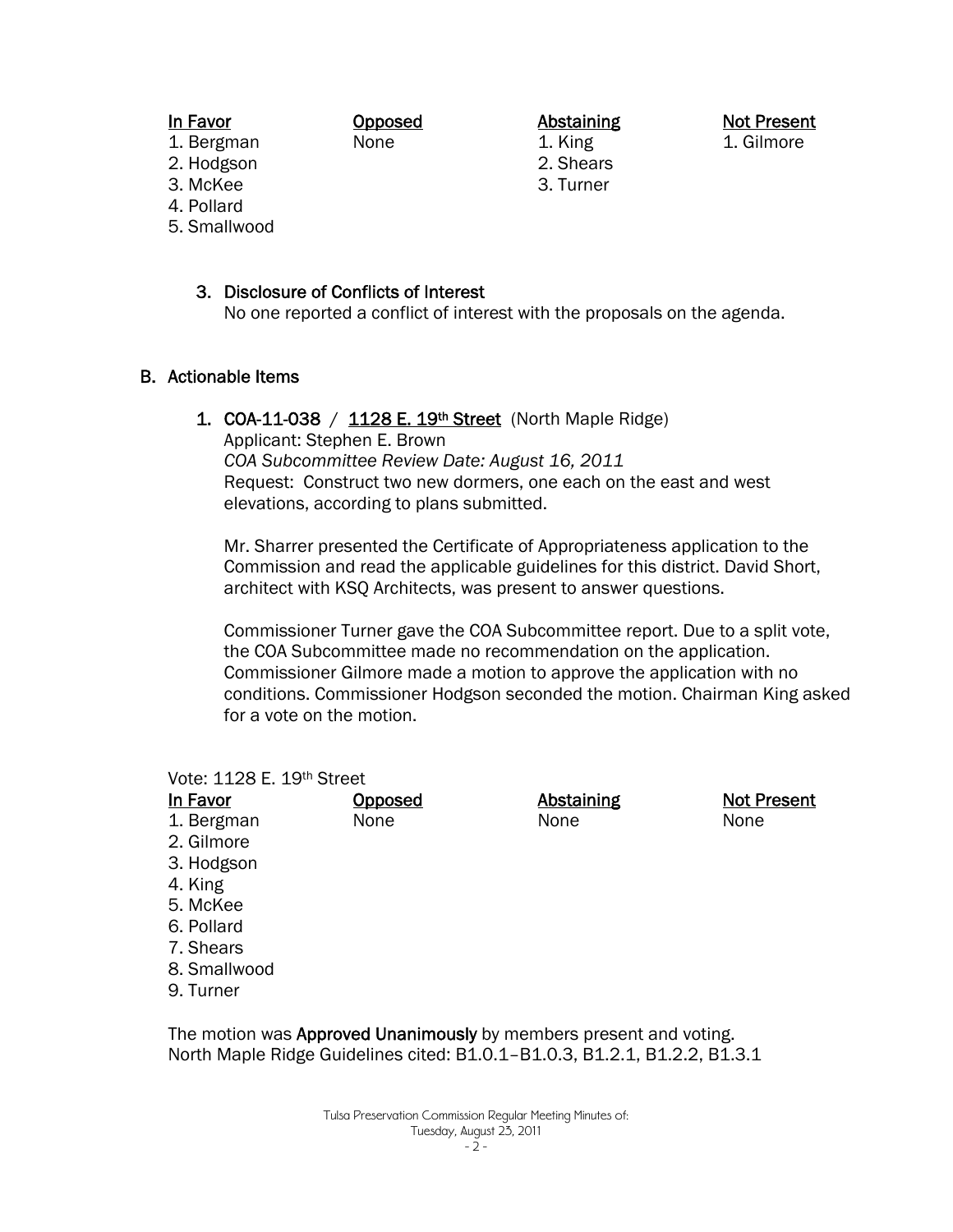2. Discussion and Possible Approval of Draft Unified Design Guidelines (Design Guidelines Committee)

Commissioner Smallwood opened the discussion by reminding the Commission that, should it vote on the matter, it would only be approving the draft version of the Unified Design Guidelines to be used as a starting point for feedback and input from the five HP-zoned neighborhoods.

Commissioner McKee inquired whether several questions about creating conflicts between the guidelines and underlying zoning had been answered. Mr. Edmiston answered that zoning code officials will have discretion in applying various provisions of the code, and as long as there are no life/safety concerns are created, they should be compelled to favor the historic district guidelines voted in by the districts.

Meeting attendees Chip Atkins and Cherie Cook voiced their thanks to the Commission for undertaking this project and see it as a benefit to the historic neighborhoods.

Commissioner Smallwood made a motion to approve the draft Unified Design Guidelines. Commissioner Bergman seconded the motion. Chairman King asked for a vote on the motion.

Vote: Approve Draft Unified Design Guidelines

| In Favor     | Opposed | <b>Abstaining</b> | <b>Not Present</b> |
|--------------|---------|-------------------|--------------------|
| 1. Bergman   | None    | None              | None               |
| 2. Gilmore   |         |                   |                    |
| 3. Hodgson   |         |                   |                    |
| 4. King      |         |                   |                    |
| 5. McKee     |         |                   |                    |
| 6. Pollard   |         |                   |                    |
| 7. Shears    |         |                   |                    |
| 8. Smallwood |         |                   |                    |
| 9. Turner    |         |                   |                    |

The motion was Approved Unanimously by members present and voting.

## C. Reports

## 1. Staff Report

Ms. DeCort reported that attendance and press coverage of the Preservation Leadership Training presentations were strong. The National Trust for Historic Preservation, who conducted the training, should forward her a final report of the group's finding in the next few weeks.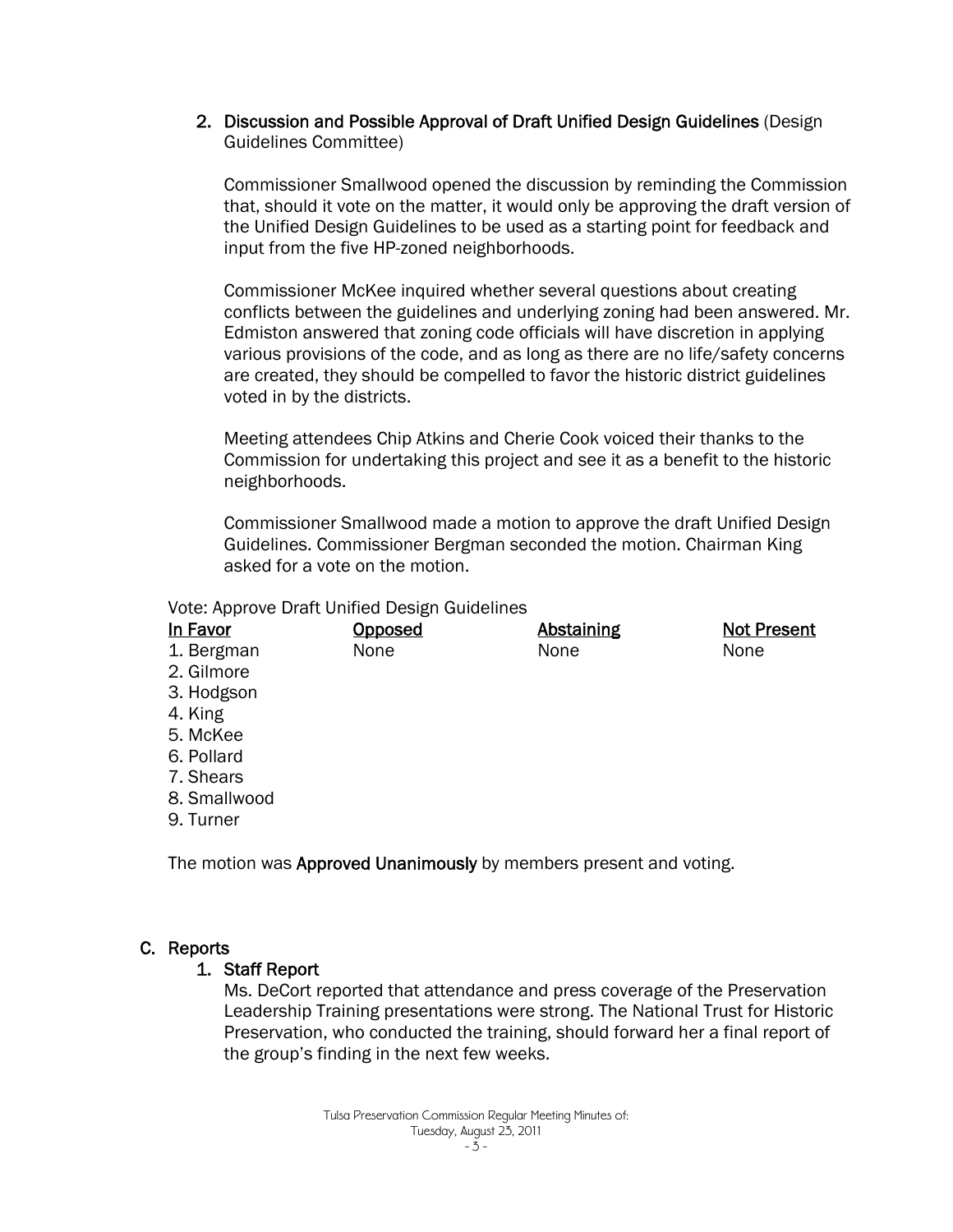Ms. DeCort reported that the Greenwood National Register Nomination is still progressing and could potentially produce two historic districts -- a locally significant commercial district and a nationally-significant district for its association with the 1921 Race Riot. The district boundaries are a major point of discussion between the consultant and the Oklahoma State Historic Preservation Office.

Ms. DeCort reported that the program would not have an intern this year. Therefore, she will have to determine how to keep making progress on the Whittier Square National Register Nomination. One bit of good news is that Emily Koller, Red Fork Main Street Director, has agreed to write the Red Fork commercial district National Register Nomination.

Finally, Ms. DeCort reported that Tulsa Public Schools and the School Board are still accepting proposals for their surplus properties, including Barnard, Roosevelt, and Wilson schools. Ms. DeCort read aloud a letter to TPS Superintendent Ballard that she wrote on behalf of Chairman King, per the directive of the Commission. Chairman King signed the letter so it could be submitted as soon as possible.

## 2. Chair Report

Chairman King reported on his experience attending Preservation Leadership Training/Advanced in Tulsa earlier in the month. He described the course as "intense". King reported that it was remarkable to learn how all the available tax credits – historic rehabilitation, affordable housing, new market – can help a project to positively cash-flow.

Bill Leighty, Ex-Officio member representing the Tulsa Metropolitan Area Planning Commission, also attended PLT/A. He noted how the participants audibly gasped during Ms. DeCort's presentation showing how many downtown structures have been lost to demolition in the past 30 years. Leighty said, "hats off to all of you" for doing this important work for the benefit of the Tulsa community.

## 3. Committee Reports

## a. Rules & Regulations

No report.

## b. Outreach

Commissioner Bergman reported that the committee will meet Thursday, August 25, at 8:30am at Topeca Coffee in the Mayo Hotel to continue planning for the TPC Open House on September 10th.